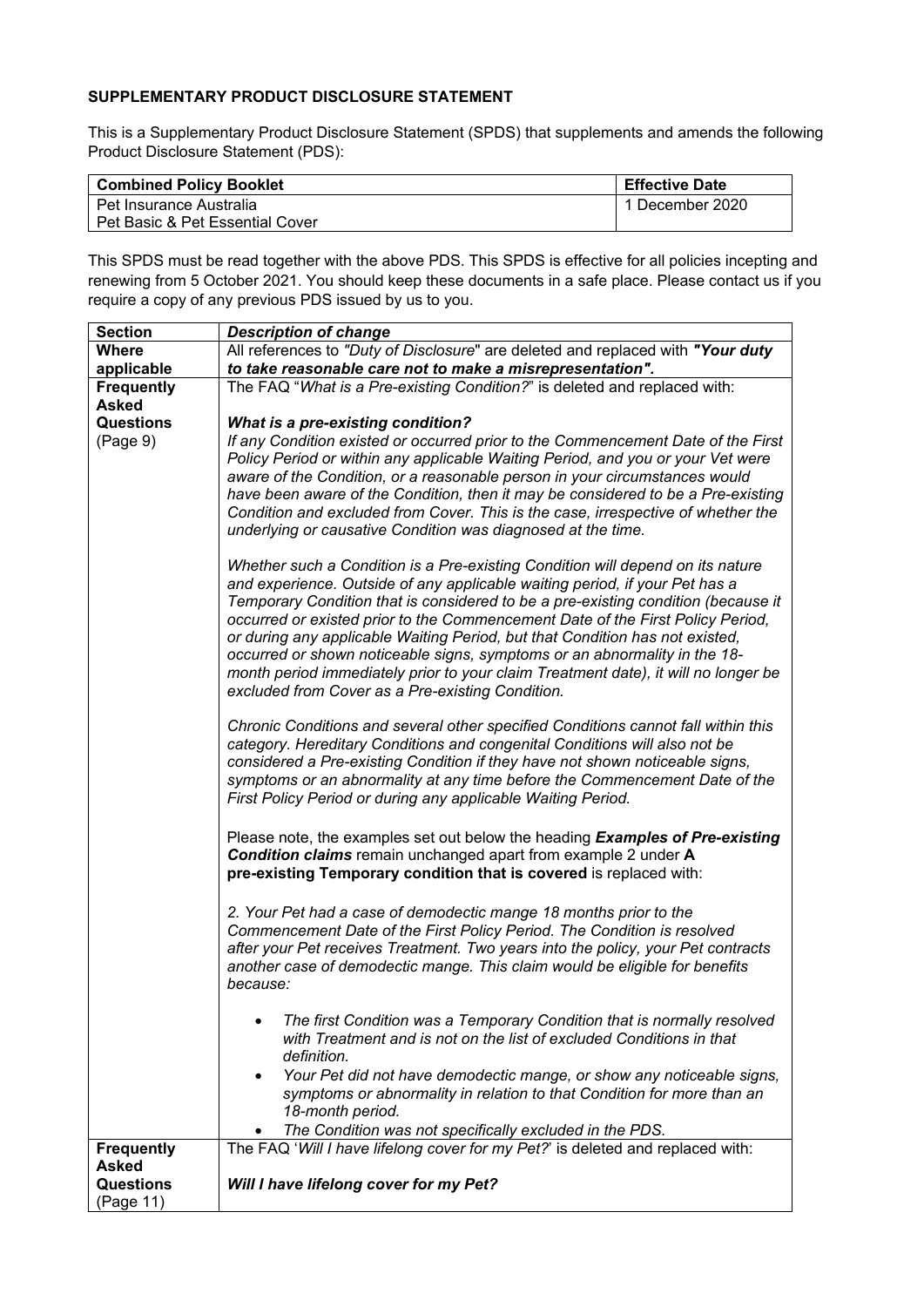| <b>Frequently</b><br><b>Asked</b><br>upcoming Treatment?" FAQ:<br><b>Questions</b><br>(Page 11)<br>under your policy.<br><b>Frequently</b><br><b>Asked</b><br><b>What is a temporary condition?</b><br><b>Questions</b><br>(Page 12)<br>definition in 'Section 1 – Definitions' for more information.<br><b>Benefit</b><br>been deleted and replaced as follows:<br><b>Summary</b><br><b>Table</b><br>(Page 13)<br><b>Pet Basic</b><br>Provided there is no break in<br>Cover, and we continue to offer the<br>product. Policy Terms and<br>Conditions may vary across each<br>Policy Period.<br><b>Product</b><br>replaced with:<br><b>Disclosure</b><br><b>Statement</b><br>(Page 14)<br>back of this PDS.<br>Duty of<br><b>Disclosure</b><br>been deleted and replaced as follows:<br>(Page 16) | The following is added to the end of the "Can I seek pre-approval of my Pet's                                                                                                                                                                                                                                                                                                                                                                                                                                                                                                                                                                                                                                                                                                                                                          |
|----------------------------------------------------------------------------------------------------------------------------------------------------------------------------------------------------------------------------------------------------------------------------------------------------------------------------------------------------------------------------------------------------------------------------------------------------------------------------------------------------------------------------------------------------------------------------------------------------------------------------------------------------------------------------------------------------------------------------------------------------------------------------------------------------|----------------------------------------------------------------------------------------------------------------------------------------------------------------------------------------------------------------------------------------------------------------------------------------------------------------------------------------------------------------------------------------------------------------------------------------------------------------------------------------------------------------------------------------------------------------------------------------------------------------------------------------------------------------------------------------------------------------------------------------------------------------------------------------------------------------------------------------|
|                                                                                                                                                                                                                                                                                                                                                                                                                                                                                                                                                                                                                                                                                                                                                                                                    |                                                                                                                                                                                                                                                                                                                                                                                                                                                                                                                                                                                                                                                                                                                                                                                                                                        |
|                                                                                                                                                                                                                                                                                                                                                                                                                                                                                                                                                                                                                                                                                                                                                                                                    | Note: pre-approvals are not mandatory and not required in order to make a claim                                                                                                                                                                                                                                                                                                                                                                                                                                                                                                                                                                                                                                                                                                                                                        |
|                                                                                                                                                                                                                                                                                                                                                                                                                                                                                                                                                                                                                                                                                                                                                                                                    | The FAQ "What is a temporary condition?" has been deleted and replaced with:<br>A Temporary Condition is a Condition, which normally resolves with Treatment<br>and which is not on the list of excluded Conditions in that definition. If your Pet<br>has a Temporary Condition that is considered a Pre-existing Condition because<br>it occurred or existed prior to the Commencement Date of the First Policy Period<br>or during any applicable Waiting Period, but the Condition has not existed,<br>occurred or shown noticeable signs, symptoms or an abnormality in the 18<br>month period prior to your claim Treatment, it will no longer be excluded from<br>your policy as a Pre-existing Condition. Refer to the 'Temporary Condition'                                                                                   |
|                                                                                                                                                                                                                                                                                                                                                                                                                                                                                                                                                                                                                                                                                                                                                                                                    | In the "Cover For Life" row for both Pet Basic and Pet Essentials columns have                                                                                                                                                                                                                                                                                                                                                                                                                                                                                                                                                                                                                                                                                                                                                         |
|                                                                                                                                                                                                                                                                                                                                                                                                                                                                                                                                                                                                                                                                                                                                                                                                    | <b>Pet Essentials</b><br>Provided there is no break in Cover,<br>and we continue to offer the<br>product. Policy Terms and<br>Conditions may vary across each<br>Policy Period.                                                                                                                                                                                                                                                                                                                                                                                                                                                                                                                                                                                                                                                        |
|                                                                                                                                                                                                                                                                                                                                                                                                                                                                                                                                                                                                                                                                                                                                                                                                    | The last paragraph in "Product Disclosure Statement" has been deleted and<br>We may need to update this PDS from time to time. We'll do this if certain<br>changes occur, and we are required and permitted by law to do so. We will issue<br>you with a new PDS or a Supplementary PDS or other compliant document to<br>update the relevant information except in limited cases. Where the information is<br>not something that would be materially adverse from the point of view of a<br>reasonable person considering whether to buy this insurance, we may issue you<br>with notice of this information in other forms or keep an internal record of such<br>changes. You can get a paper copy, or an electronic copy will be made available,<br>of any changes free of charge by contacting us using the contact details on the |
| Act 1984 (Cth).<br>the contract is entered into (or renewed, varied, extended or reinstated as<br>applicable).<br>Your duty to take reasonable care not to make a misrepresentation when<br>you enter into the contract with us for the first time                                                                                                                                                                                                                                                                                                                                                                                                                                                                                                                                                 | Under the heading "Your Duty of Disclosure" the heading and entire section have<br>Your Duty To Take Reasonable Care Not To Make A Misrepresentation<br>Before you enter into this contract of insurance with us, you have a duty to take<br>reasonable care not to make a misrepresentation under the Insurance Contracts<br>The duty to take reasonable care not to make a misrepresentation applies until                                                                                                                                                                                                                                                                                                                                                                                                                           |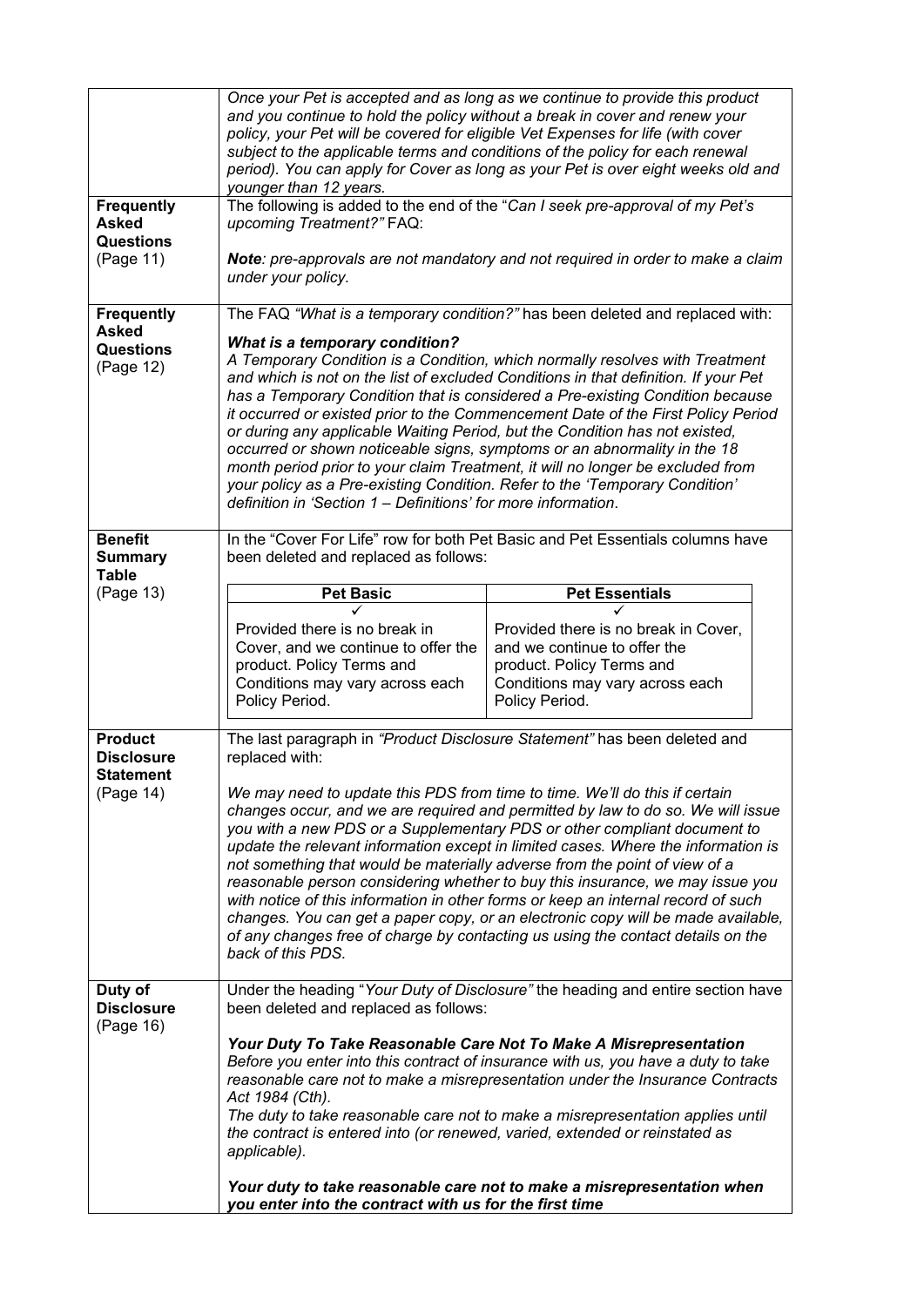|                                                 | Before you enter into this contract of insurance, you have a duty to take<br>reasonable care not to make a misrepresentation. What that means is that you<br>need to take reasonable care to provide honest, accurate and complete answers<br>to any questions that we ask.                                                                                                                                                                                                                                                                                                                                                                                                                                                                                                                                                                                                                                                                                           |
|-------------------------------------------------|-----------------------------------------------------------------------------------------------------------------------------------------------------------------------------------------------------------------------------------------------------------------------------------------------------------------------------------------------------------------------------------------------------------------------------------------------------------------------------------------------------------------------------------------------------------------------------------------------------------------------------------------------------------------------------------------------------------------------------------------------------------------------------------------------------------------------------------------------------------------------------------------------------------------------------------------------------------------------|
|                                                 | If you are not sure of the answers to any of our questions, you should take the<br>time to find them. It is also important to understand that, in answering the<br>questions, you are answering for yourself and anyone else to whom the<br>questions apply.                                                                                                                                                                                                                                                                                                                                                                                                                                                                                                                                                                                                                                                                                                          |
|                                                 | If any of our questions are not clear to you and you need help, please contact us.                                                                                                                                                                                                                                                                                                                                                                                                                                                                                                                                                                                                                                                                                                                                                                                                                                                                                    |
|                                                 | Your duty to take reasonable care not to make a misrepresentation when<br>you renew, vary, extend or reinstate the contract<br>Before you renew, vary, extend or reinstate the contract of insurance, you have a<br>duty to take reasonable care not to make a misrepresentation. What that means<br>is that you need to take reasonable care to review the information included in<br>your in your policy documentation (e.g. your renewal notice or Certificate of<br>Insurance) and to inform us of any changes, where the information is no longer<br>honest, accurate and complete.                                                                                                                                                                                                                                                                                                                                                                              |
|                                                 | If you are not sure if any of the information remains honest, accurate and<br>complete, you should take the time to find out. It is also important to understand<br>that, in reviewing the information, you are doing so for yourself and anyone else<br>to whom the information applies.                                                                                                                                                                                                                                                                                                                                                                                                                                                                                                                                                                                                                                                                             |
|                                                 | If you need to inform us of changes to the information set out in your policy<br>documentation (e.g., your renewal notice or Certificate of Insurance) or if any of it<br>is not clear to you and you need help, please contact us.                                                                                                                                                                                                                                                                                                                                                                                                                                                                                                                                                                                                                                                                                                                                   |
|                                                 | If you do not contact us, we will take it that you agree that the information<br>remains honest, accurate and complete, so it is essential that you contact us if<br>you have any doubts.                                                                                                                                                                                                                                                                                                                                                                                                                                                                                                                                                                                                                                                                                                                                                                             |
|                                                 | If you do not comply with your duty to take reasonable care not to make a<br>misrepresentation<br>If you do not take reasonable care in answering our questions or inform us of<br>changes to the information set out in your policy documentation, you may breach<br>your duty. If that happens, your policy may be cancelled, or treated as if never<br>existed, and any claim may be denied or not paid in full.                                                                                                                                                                                                                                                                                                                                                                                                                                                                                                                                                   |
| <b>Calculating</b><br>your premium<br>(Page 16) | Under "Calculating your premium" the first three paragraphs have been<br>deleted and replaced with the following:                                                                                                                                                                                                                                                                                                                                                                                                                                                                                                                                                                                                                                                                                                                                                                                                                                                     |
|                                                 | Your premium is calculated when your Pet Insurance Australia policy begins, and<br>at each policy anniversary (and if you vary or extend cover) and is printed on the<br>relevant Certificate of Insurance. The premium for new policies is calculated<br>based on a number of factors. Some are pre-set and don't vary for each insured<br>(e.g. amounts we take into account for certain internal costs and expenses).<br>Others can affect the premium amount up or down depending upon whether we<br>believe it increases or decreases the risk to us, such as the Cover you have<br>chosen, the Benefit Percentage applicable to the Cover you have chosen, the<br>species, breed and age of your Pet and other factors related to our cost of doing<br>business. These same factors may be used to calculate your premium when you<br>amend your coverage. Further information about renewal premiums can be<br>found under 'Automatic Renewal of your policy'. |
| <b>Cooling off</b><br>period<br>(Page 17)       | Under the heading 'Cooling off period' the entire section has been deleted and<br>replaced with:                                                                                                                                                                                                                                                                                                                                                                                                                                                                                                                                                                                                                                                                                                                                                                                                                                                                      |
|                                                 | You have a full 21 days from the policy Commencement Date (or any renewal<br>date) to make sure you are happy with every aspect of your Pet Insurance<br>Australia policy. This is known as the 'cooling off' period.                                                                                                                                                                                                                                                                                                                                                                                                                                                                                                                                                                                                                                                                                                                                                 |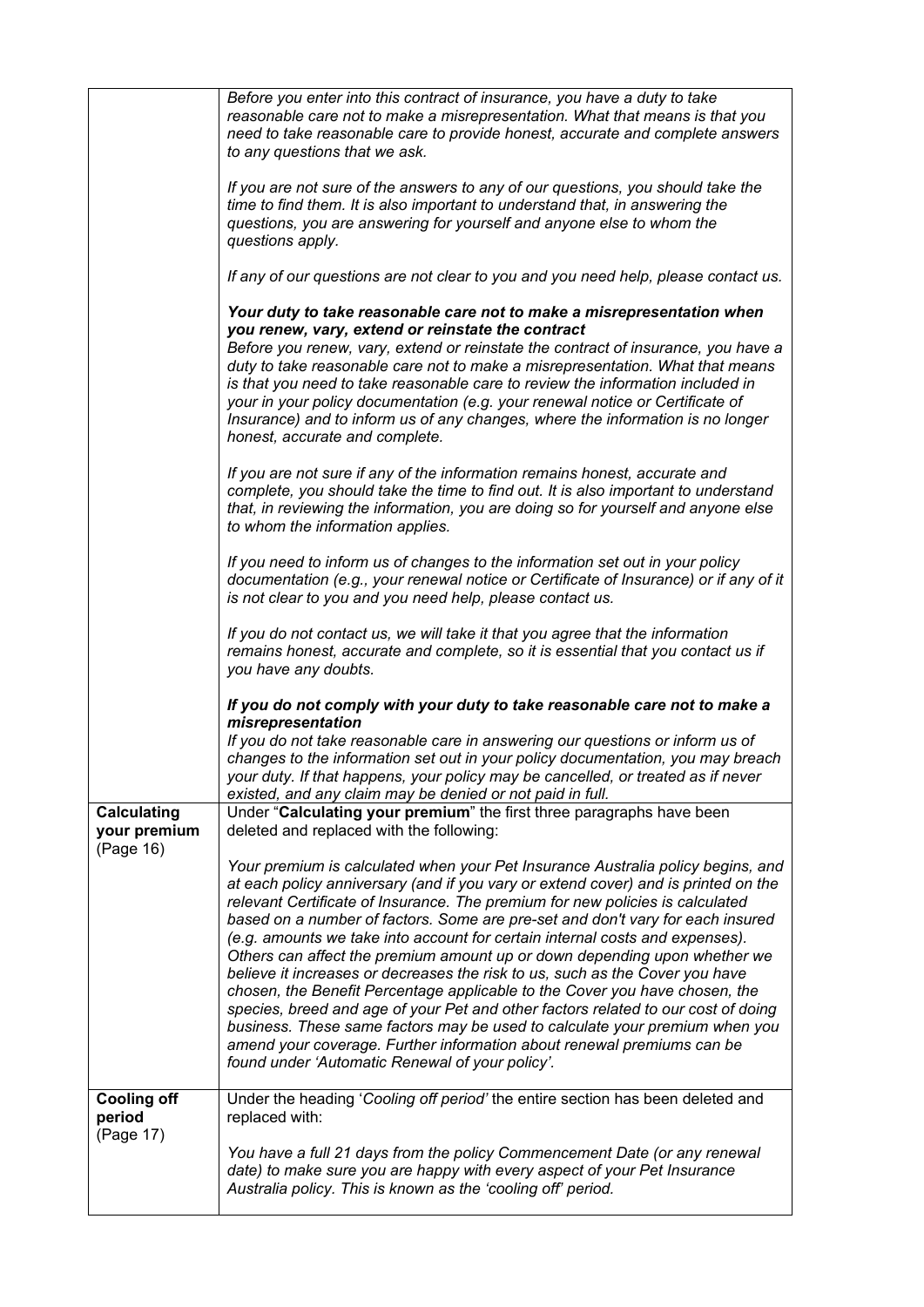|                                         | During this time you may cancel the policy simply by contacting us. If we receive<br>your request to cancel your policy within the -day period after the policy<br>Commencement Date (or any renewal date), we will give you a refund of any<br>monies received since the policy Commencement Date (or renewal date) less<br>any costs incurred by us, which we are unable to recover and any taxes or duties<br>that we are unable to refund.<br>If you have made a claim during the cooling off period and wish to cancel during<br>the cooling off period, then any refund will be in accordance with provisions set<br>out in 'Section 6 - Cancellations'.<br>After the cooling off period ends you continue to be able to cancel your policy<br>and you have rights upon cancellation in certain circumstances under the policy.<br>These rights are set out in 'Section 6 - Cancellations'. |
|-----------------------------------------|---------------------------------------------------------------------------------------------------------------------------------------------------------------------------------------------------------------------------------------------------------------------------------------------------------------------------------------------------------------------------------------------------------------------------------------------------------------------------------------------------------------------------------------------------------------------------------------------------------------------------------------------------------------------------------------------------------------------------------------------------------------------------------------------------------------------------------------------------------------------------------------------------|
|                                         |                                                                                                                                                                                                                                                                                                                                                                                                                                                                                                                                                                                                                                                                                                                                                                                                                                                                                                   |
| Code of<br><b>Practice</b><br>(Page 19) | Under the heading "Code of Practice (Code)" the last sentence has been deleted<br>and replaced as follows:                                                                                                                                                                                                                                                                                                                                                                                                                                                                                                                                                                                                                                                                                                                                                                                        |
|                                         | You can obtain a copy of the Code from the Insurance Council of Australia<br>website at www.insurancecouncil.com.au                                                                                                                                                                                                                                                                                                                                                                                                                                                                                                                                                                                                                                                                                                                                                                               |
| If you<br>have a<br>complaint           | Under the heading "If you have a complaint" the entire section has been deleted<br>and replaced as follows:                                                                                                                                                                                                                                                                                                                                                                                                                                                                                                                                                                                                                                                                                                                                                                                       |
| (Page 20)                               | If you have a complaint<br>We hope that you never have reason to complain, but if you do we will do our<br>best to work with you to resolve it. Our complaints resolution process has three<br>steps. Please let us know if you require additional assistance to lodge a<br>complaint.                                                                                                                                                                                                                                                                                                                                                                                                                                                                                                                                                                                                            |
|                                         | 1- Immediate Response<br>Usually when you have a concern, we can resolve it immediately on the phone. If<br>we can't immediately resolve your concern we will treat it as a complaint and<br>take steps to resolve your complaint as soon as possible. We will acknowledge<br>your complaint within one business day of receiving it.                                                                                                                                                                                                                                                                                                                                                                                                                                                                                                                                                             |
|                                         | Please contact us using one of the following means:                                                                                                                                                                                                                                                                                                                                                                                                                                                                                                                                                                                                                                                                                                                                                                                                                                               |
|                                         | Phone: 1800 043 552 (Weekdays<br>Between 8:30am and 8:00pm<br>AEST (except public holidays)                                                                                                                                                                                                                                                                                                                                                                                                                                                                                                                                                                                                                                                                                                                                                                                                       |
|                                         | <b>Writing: Customer Service Complaints</b><br>Pet Insurance Australia<br>Locked Bag 9021<br>Castle Hill, NSW 1765                                                                                                                                                                                                                                                                                                                                                                                                                                                                                                                                                                                                                                                                                                                                                                                |
|                                         | Please supply your policy number, if applicable, to enable the complaint or<br>enquiry to be dealt with promptly. Your complaint or enquiry will be dealt with by<br>someone with appropriate authority.                                                                                                                                                                                                                                                                                                                                                                                                                                                                                                                                                                                                                                                                                          |
|                                         | 2-Internal Dispute Resolution<br>If we haven't resolved your complaint to your satisfaction, at your request<br>(refer to contact details provided for '1 - Immediate Response'), we will<br>escalate your complaint for review by our Internal Dispute Resolution team. All<br>escalated complaints will be acknowledged within one business days of being<br>escalated. The Internal Dispute Resolution team will review your matter and any<br>supporting evidence. After full consideration of the complaint a written final<br>response will be provided that will outline the decision reached and the reasons<br>for the decision.                                                                                                                                                                                                                                                         |
|                                         |                                                                                                                                                                                                                                                                                                                                                                                                                                                                                                                                                                                                                                                                                                                                                                                                                                                                                                   |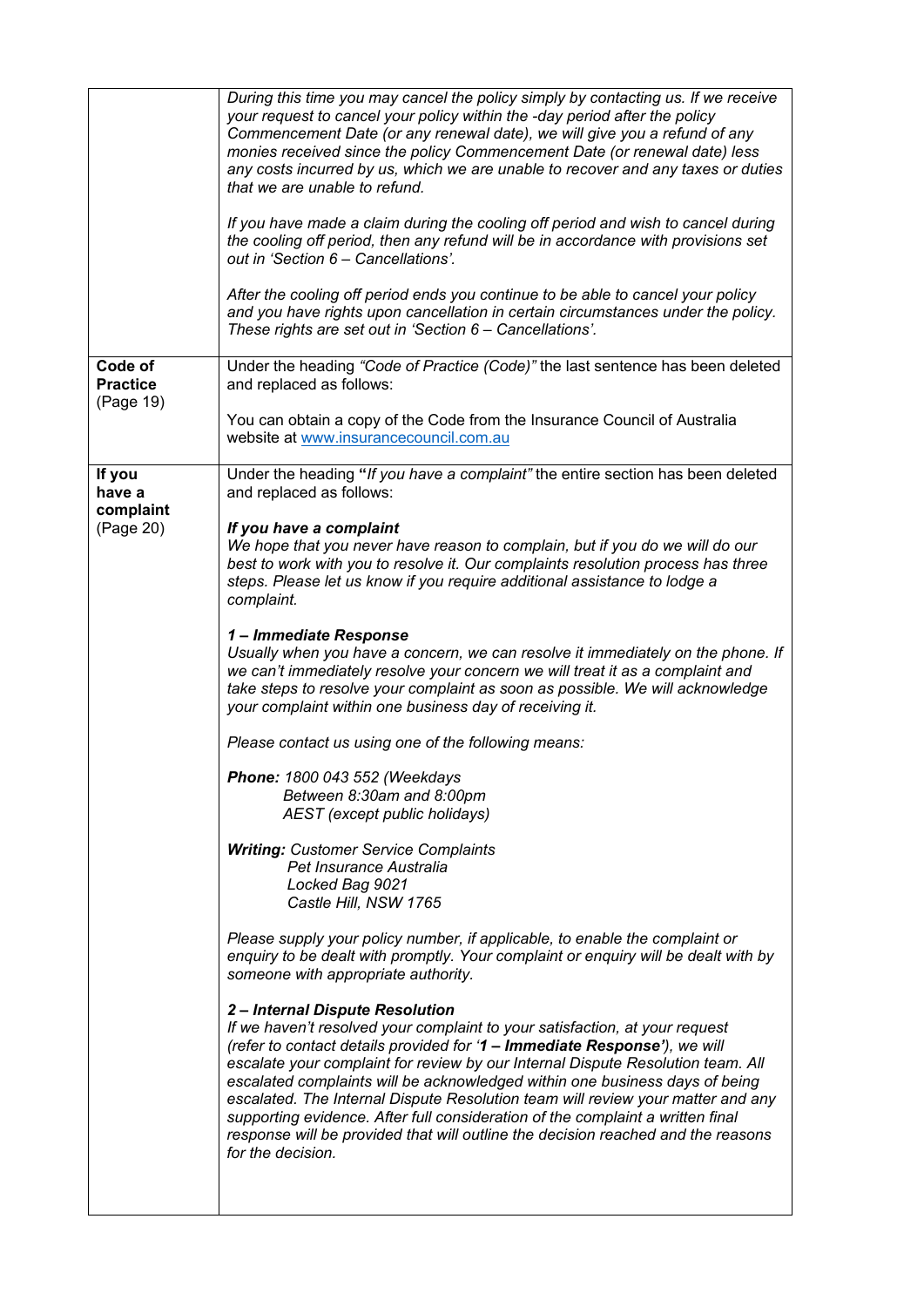|                                       | 3 - External Dispute Resolution<br>In the event that your complaint is not resolved to your satisfaction, or a final<br>written response has not been provided within 30 days, you can refer your<br>complaint to the Australian Financial Complaints Authority (AFCA), provided your<br>complaint is within the scope of the AFCA Rules.<br>AFCA is an independent dispute resolution service provided free of charge.<br>You may contact AFCA at:<br><b>Australian Financial Complaints Authority (AFCA),</b><br>Mail:<br>GPO Box 3,<br>Melbourne VIC 3001<br>1800 931 678<br>Phone:<br>Website: www.afca.org.au<br>Email:<br>info@afca.org.au                                |
|---------------------------------------|---------------------------------------------------------------------------------------------------------------------------------------------------------------------------------------------------------------------------------------------------------------------------------------------------------------------------------------------------------------------------------------------------------------------------------------------------------------------------------------------------------------------------------------------------------------------------------------------------------------------------------------------------------------------------------|
| <b>Policy Terms</b><br>and Conditions | In "The Pet Insurance Australia Policy" section, the second paragraph is deleted<br>and replaced with:                                                                                                                                                                                                                                                                                                                                                                                                                                                                                                                                                                          |
| (Page 21)                             | Your policy will continue for a period of 12 months from the policy<br>Commencement Date unless cancelled by you under the cooling off period or<br>cancellation provisions of the policy as explained in 'Section 6 - Cancellations'.<br>We also have certain cancellation rights at law. For your convenience and to<br>ensure continuity of cover for your Pet, we will automatically renew your policy<br>each year (unless you have opted out of automatic renewals or contact us that<br>you do not want to renew on the terms of the renewal notice) for as long as we<br>continue to provide this product - refer to the 'Automatic renewal of your policy'<br>section. |
| <b>Automatic</b><br>renewal of        | Replace this section with the following:                                                                                                                                                                                                                                                                                                                                                                                                                                                                                                                                                                                                                                        |
| your policy<br>(Page 22)              | Automatic renewal of your policy                                                                                                                                                                                                                                                                                                                                                                                                                                                                                                                                                                                                                                                |
|                                       | We will offer renewal of your policy every year for so long as we continue to<br>provide this product. At least 14 days prior before your current policy expires we<br>will send you a renewal notice confirming when your insurance will expire and<br>the premium and terms on which your insurance will automatically renew for a<br>Policy Period. It will also remind you that you can opt out of the automatic<br>renewal process and to check the limits of cover provided under the policy to see<br>if your level of insurance cover remains appropriate for you.                                                                                                      |
|                                       | Your Cover will be automatically renewed on the terms contained in the renewal<br>notice (unless you have opted out of automatic renewals or contact us to tell us<br>that you do not want to renew on the terms of the renewal notice) and we will<br>deduct/charge the renewal premium from your nominated account/credit card. If<br>the account/credit card is not yours, you confirm you have the authority of the<br>relevant person to use it and they have agreed to these terms.                                                                                                                                                                                       |
|                                       | Every year, we review the cost of everyone's insurance with regards to a<br>combination of factors as well as claims inflation across all our insured pets.<br>These factors include your Pet's age, breed, location, claims history, as well as<br>data relating to the health of Pets that are a similar age and breed. Your<br>premium takes into account the average cost of care for Pets like yours. We may<br>also change the terms and conditions of the policy upon renewal based on the<br>risk associated with insuring Pets like yours.                                                                                                                             |
|                                       | Should you renew your policy, you must tell us if the information you have<br>previously supplied is incorrect or incomplete in order to comply with your Duty to<br>take care not to make a misrepresentation. If you do not, we may reduce or<br>refuse to pay a claim or cancel the policy.                                                                                                                                                                                                                                                                                                                                                                                  |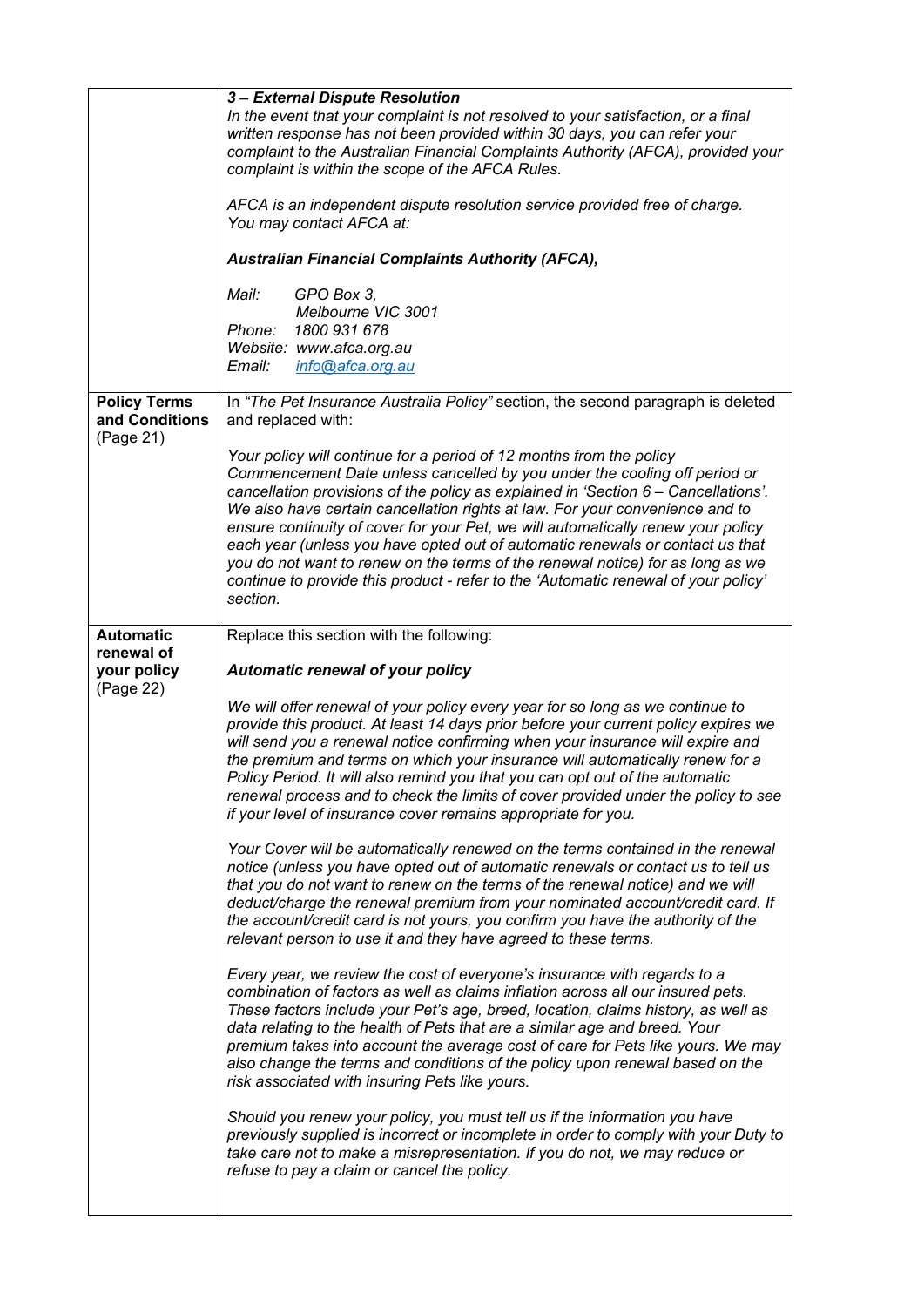| Section $1 -$<br><b>Definitions</b><br>(Page 24) | The header summary has been deleted and replaced with:<br><b>When interpreting these Policy Terms and Conditions:</b>                                                                                                                                                                                                                                                                                                                                                                                                   |
|--------------------------------------------------|-------------------------------------------------------------------------------------------------------------------------------------------------------------------------------------------------------------------------------------------------------------------------------------------------------------------------------------------------------------------------------------------------------------------------------------------------------------------------------------------------------------------------|
|                                                  | • References to the singular include the plural and vice versa, and to the<br>masculine include the feminine and vice versa                                                                                                                                                                                                                                                                                                                                                                                             |
|                                                  | Monetary references are in Australian dollars; and<br>$\bullet$<br>• A reference to any legislation contained in the policy includes any<br>amendment, replacement, re-enactment or successor legislation.                                                                                                                                                                                                                                                                                                              |
| Section $1 -$<br><b>Definitions</b><br>(Page 24) | In the Definitions section, the definition of 'Accident' has been deleted and<br>replaced as follows:                                                                                                                                                                                                                                                                                                                                                                                                                   |
|                                                  | <b>Accident means:</b><br>A single event which is unexpected and unintended by you; and<br>• Is independent of any Illness or any Pre-existing Condition.                                                                                                                                                                                                                                                                                                                                                               |
| Section $1 -$<br><b>Definitions</b><br>(Page 27) | In the Definitions section, the definition of 'Pre-existing Condition' has been<br>deleted and replaced as follows:                                                                                                                                                                                                                                                                                                                                                                                                     |
|                                                  | Pre-existing Condition means a Condition that existed or occurred prior to the<br>Commencement Date of the First Policy Period or within any applicable Waiting<br>Period, of which you or your Vet were aware or a reasonable person in your<br>circumstances would have been aware, irrespective of whether the underlying or<br>causative Condition has been diagnosed. A Pre-existing Condition also includes<br>a Related Condition or Bilateral Condition of a Pre-existing Condition.                            |
|                                                  | After the end of any applicable Waiting Period, a Condition will no longer be<br>considered a Pre-existing Condition if it is a Temporary Condition that:                                                                                                                                                                                                                                                                                                                                                               |
|                                                  | • Has not existed, occurred or shown noticeable signs, symptoms or an<br>abnormality in the 18-month period immediately prior to your claim<br>Treatment date (please refer to the definitions of 'Temporary Condition',<br>'Chronic Condition' and 'Cruciate Ligament Condition'); or                                                                                                                                                                                                                                  |
|                                                  | We have agreed in writing will not be a Pre-existing Condition, following a<br>$\bullet$<br>Pre-existing Condition Review (please refer to the terms of a Pre-existing<br>Condition Review).                                                                                                                                                                                                                                                                                                                            |
|                                                  | For example: Six weeks prior to the Commencement Date of the First Policy<br>Period, you notice your Pet has a Condition involving limping on its left back leg<br>and you take it to the Vet. Your Vet prescribes anti-inflammatory medication. 12<br>weeks after purchasing a policy the limping is diagnosed as degenerative joint<br>disease. The Condition would be a Pre-existing Condition and excluded from<br>Cover, notwithstanding that the diagnosis was not provided until after the<br>Commencement Date. |
| Section $1 -$<br><b>Definitions</b><br>(Page 29) | In the Definitions Section, the definition of 'Vet Expenses' has been deleted and<br>replaced as follows:                                                                                                                                                                                                                                                                                                                                                                                                               |
|                                                  | Vet Expenses means the reasonable and essential expenses incurred and paid<br>in respect of Treatment provided by a Vet during the Policy Period, having regard<br>to the circumstances in which the Treatment was provided.                                                                                                                                                                                                                                                                                            |
| Section 2.2<br><b>Illness cover</b><br>(Page 31) | Section "2.2.2 When you are not covered" has been deleted and replace with the<br>following:                                                                                                                                                                                                                                                                                                                                                                                                                            |
|                                                  | any disease that affects dogs or cats that is subject of a biosecurity<br>1.<br>emergency declaration under the Biosecurity Act 2015 (Cth);<br>any Consultation fees (the fee charged by your Vet for examining your<br>2.<br>Pet);<br>Cruciate Ligament Conditions or Cancer Conditions;<br>3.                                                                                                                                                                                                                         |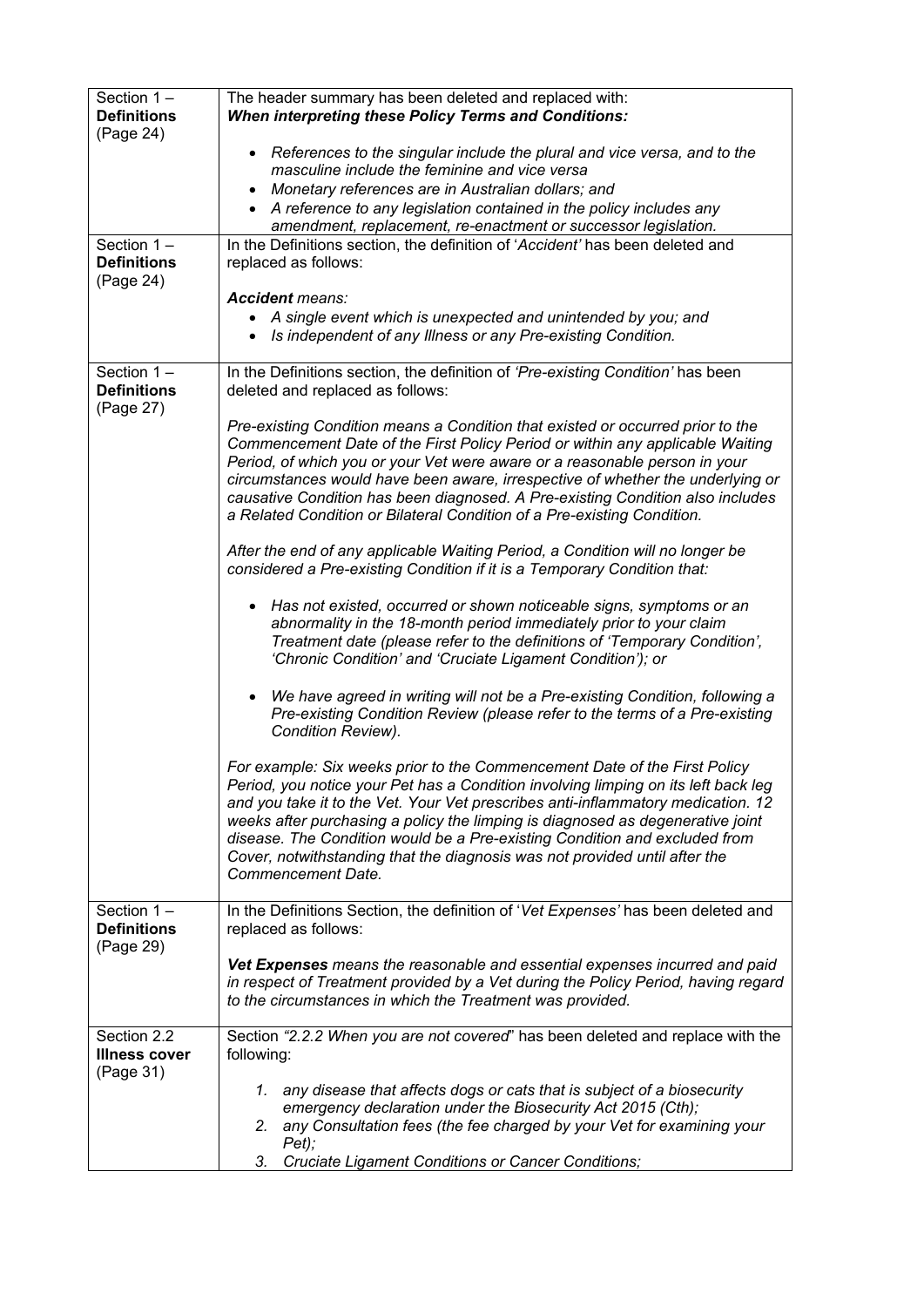| Section $4-$                                      | any flea/tick/worm preventative treatments or measures (e.g. tick baths,<br>4.<br>sprays, intestinal worming products etc.) whether recommended by your<br>Vet or not; or<br>Expenses in relation to policy exclusions or related complications /<br>5.<br>adverse reactions of an exclusion. This includes when the diagnosis is<br>inconclusive, but the Treatment protocol is consistent with an excluded<br>Condition. Exceptions to this include:<br>a. vaccination reactions;<br>b. desexing procedure complications; and<br>c. reactions to flea/tick/worm control products.<br>6. Any of the excluded matters listed in 'Section 4: General Exclusions'.<br>In the General Exclusions Section point 12 has been deleted and replaced with:                                                                                                                                                                                                                                                                            |
|---------------------------------------------------|-------------------------------------------------------------------------------------------------------------------------------------------------------------------------------------------------------------------------------------------------------------------------------------------------------------------------------------------------------------------------------------------------------------------------------------------------------------------------------------------------------------------------------------------------------------------------------------------------------------------------------------------------------------------------------------------------------------------------------------------------------------------------------------------------------------------------------------------------------------------------------------------------------------------------------------------------------------------------------------------------------------------------------|
| General<br><b>Exclusions</b><br>(Page 33)         | 12. Expenses in relation to policy exclusions or related<br>complications/adverse reactions of an exclusion. This includes when the<br>diagnosis is inconclusive, but the Treatment protocol is consistent with an<br>excluded Condition (e.g. Treatment for halitosis (bad breath) where dental<br>disease is suspected but not diagnosed or excluded as a diagnosis)                                                                                                                                                                                                                                                                                                                                                                                                                                                                                                                                                                                                                                                        |
| Section $5-$<br><b>Premiums</b><br>(Page 36)      | Under Section "5.1 Paying your premium" the following clause has been deleted:<br>When premiums are paid monthly or fortnightly by instalment, claims are<br>7.<br>paid on the basis that you agree to pay the remaining premiums for that<br>Policy Period. If you pay your premium by instalments, you will be<br>charged a collection fee per instalment.                                                                                                                                                                                                                                                                                                                                                                                                                                                                                                                                                                                                                                                                  |
| Section $5-$<br><b>Premiums</b><br>(Page 36)      | Under Section "5.2 Paying on the due date" the following clause has been<br>deleted:<br>Your policy will not operate until you have paid your premium (or your<br>1.<br>first instalment if you have elected to pay by instalments).                                                                                                                                                                                                                                                                                                                                                                                                                                                                                                                                                                                                                                                                                                                                                                                          |
| Section $6-$<br><b>Cancellations</b><br>(Page 37) | Under 'Section 6 - Cancellations' the entire section has been deleted and<br>replaced as follows:<br><b>Section 6 - Cancellations</b><br>6.1 Cancellation by you<br>You may cancel your policy with us at any time by contacting our customer<br>service team. See section: Introduction for our contact details. The cancellation<br>will be effective once we provide you our confirmation of your cancellation<br>request.<br>If you choose to cancel your policy and have been paying your premiums<br>annually, we will retain a portion of premium that relates to the period for which<br>you have been insured. We will refund the residual premium for the unexpired<br>period no later than 15 business days less any applicable government or<br>statutory charges.<br>If you choose to cancel your policy and have been paying your premiums by<br>instalments, there is no premium refund (including for any remaining days of a<br>current instalment period). No further premium instalments will be deducted. |
|                                                   | If you cancel your policy because your Pet has passed away, your policy will be<br>cancelled and we will retain and/or refund any premium in the same way as set<br>out above.<br>6.2 Cancellation by us<br>We may cancel your policy where the law allows us to do so. We will give you<br>notice in writing prior to exercising any right to cancel your policy. If we cancel<br>your policy, we will retain a portion of premium that relates to the period for which<br>you have been insured. We will refund the residual for the unexpired period no<br>later than 15 business days, less any non-refundable government or statutory<br>charges.<br>For more information about cancellations refer to 'Section 5 - Premiums'.                                                                                                                                                                                                                                                                                           |